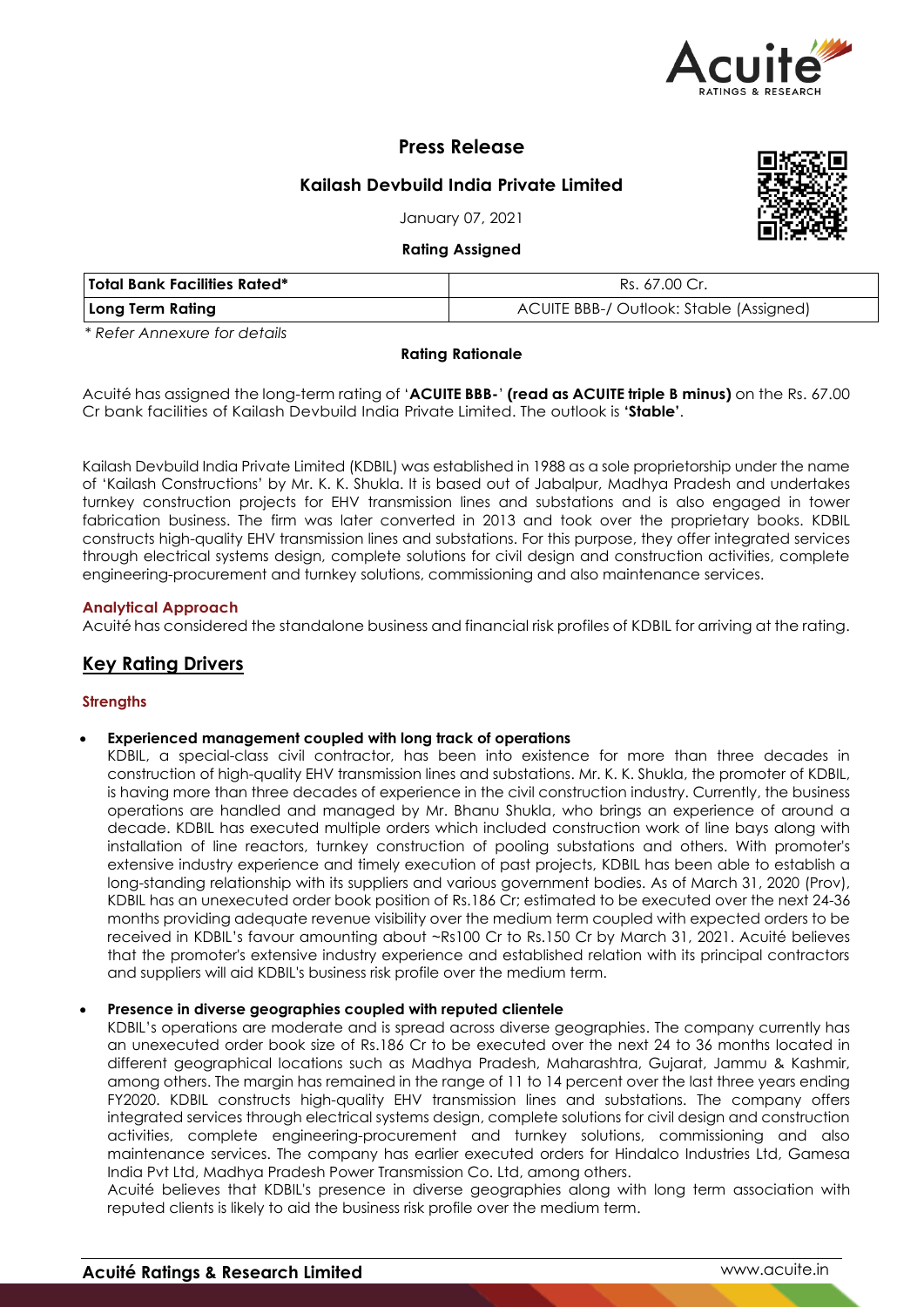

# **Average financial risk profile supported by comfortable debt protection metrics**

KDBIL's financial risk profile is average, marked by average capital structure and supported by comfortable debt protection metrics. KDBIL has moderate net worth at Rs. 26.47 Cr as on March 31, 2020 (Prov) as against Rs.24 Cr as on previous year due to healthy accretion of profits to reserves. Moderate net worth and a comparatively low debt level resulted in average gearing (debt-to-equity) and total outside liabilities to tangible networth (TOL/TNW) ratio of 0.53 times and 0.80 times respectively, as on March 31, 2020 (Prov) vis-à-vis 0.64 times and 1.11 times March 31, 2019.

Debt protection metrics were also comfortable, reflected in interest coverage (ICR) and net cash accrual to total debt ratio (NCA/TD) of 2.20 times and 0.21 times, respectively, in FY2020 (Prov) vis-à-vis 2.39 times and 0.22 times for FY2019. Its accruals are expected in the range of Rs. 3.2 Cr – Rs.4.4 Cr over the medium term, against repayment obligations of about Rs. 0.40 Cr. Acuité believes that in the absence of any major debt-funded capital expenditure plan in the near term; growth in networth supported by lower reliance on the debt will lead to healthy financial risk profile over the medium term.

# **Moderate scale of operations and profitability remain partially impacted due to covid**

KDBIL's scale of operations are marked as moderate with revenue in the range of Rs.48 Cr to Rs.62 Cr over the last three years ended FY2020. The company's profitability stood at 12.70 percent as on FY2020 (Prov) as against 11.51 percent in FY2019. For 7MFY2021, the company has reported Rs.13.27 Cr revenue with 6.86 percent margins which is comparatively lower than previous years. This is due to the outbreak of covid – 19 and the subsequent lockdown all over the country which led to no operations in April and May and slow momentum in business then onwards. Besides, the company has orders from several states where each state had different practices and timelines towards the lockdown which has further hindered the revenue momentum over the next few months. However, this is mitigated by the presence of healthy backlog of orders which ensures adequate revenue visibility over the next few years.

# **Weaknesses**

# **Working capital intensive nature of operations**

The operations are working capital intensive with Gross Current Asset (GCA) days in the range of 233 to 318 days over the last 3 years ending March 31, 2020. The GCA days are marked by high inventory days and moderate debtor days. The high GCA days also include the other current asset portion in the form of security deposits and EMD. The company's working capital intensity stood high due to the execution period of transmission works which is comparatively high and the high credit period offered to customers. It pays the creditors within 1-2 months. The High GCA days are on account of high other current assets like retention money, security deposits, etc. The high GCA cycle has led to high utilization of bank lines of at an average of 95 percent over the past twelve months ending November, 2020. Acuité believes that the operations of the KDBIL will remain working capital intensive on account of continuous submission of security deposits and retention money.

#### **Tender based nature of operations**

KDBIL executes tender based projects from government & private players with no major reliance on subcontract work. Once the tender is allotted, EMD of 1-2 per cent is deposited. The company raises bills on a monthly basis. KDBIL has the flexibility to avail mobilization advance and for some of the orders the company avails mobilization advances; it generally bears a high interest rate. The retention money is usually 10 percent of the contract value (Few projects have 10 percent performance guarantee) which is released after a defect liability period of 1-2 years; which is usually the O&M of the project. Since the nature of operations is tender based, the business depends on the ability to bid for contracts successfully. KDBIL has a success rate of 30 to 40 percent in bidding. KDBIL's revenue and profitability are susceptible to risks inherent in contract-based operations. Besides, tender based operations limit pricing flexibility in an intensely competitive industry. Acuité believes that KDBIL's revenue and profitability are susceptible to risks inherent in tender based operations which limit pricing flexibility in an intensely competitive industry.

#### **Rating Sensitivities**

- Timely execution of the order book leading to substantial improvement in scale of operations while maintaining profitability margins
- Stretch in working capital cycle, leading to an increase in working capital borrowings and weakening of financial risk profile and liquidity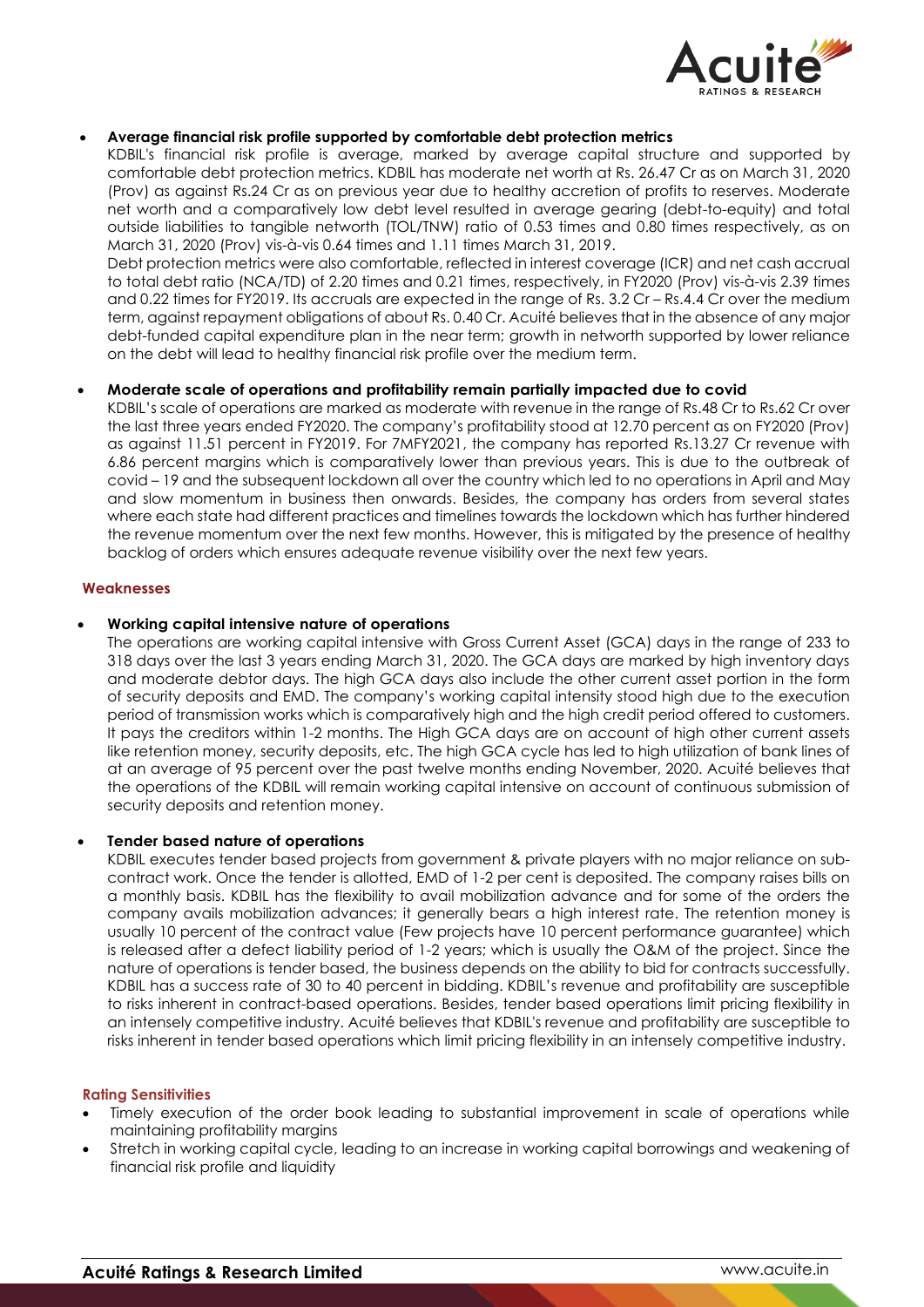

#### **Liquidity: Adequate**

KDBIL's liquidity is adequate, marked by high unencumbered cash and bank balance in the form of fixed deposits, adequate net cash accruals against its modest debt obligations, moderate current ratio. KDBIL generated cash accruals of Rs.2.94 Cr in FY2020 (Prov) against debt obligations of Rs.0.44 Cr for the same period. The cash accruals of the company are estimated to remain in the range of around Rs.3.2 Cr – Rs.4.0 Cr during FY2021-23 against repayment obligations of Rs.0.40 Cr for the same period. The average fund-based working capital utilization stood high between 97 percent for the past 12 months ended October, 2020. The company has maintained healthy unencumbered cash and bank balances over the last three years ending March 31, 2020. The cash and bank balance as on March 31, 2020 (Prov) stood at Rs.6.17 Cr in the form of fixed deposits. The current ratio stood at 1.99 times as on March 31, 2020 (Prov). Acuité believes that KDBIL's liquidity will remain adequate over the medium term backed by adequate cash accruals against repayment obligations.

#### **Outlook: Stable**

Acuité believes that KDBIL will continue to benefit over the medium term due to its experienced management and healthy order book providing revenue visibility. The outlook may be revised to 'Positive', in case of timely execution of its unexecuted order book leading to higher-than-expected revenues and profitability with improvement in working capital management. Conversely, the outlook may be revised to 'Negative' in case KDBIL registers lower-than-expected decline in revenues and profitability or any significant stretch in its working capital management or larger-than-expected debt-funded capital expenditure leads to deterioration of its financial risk profile and liquidity.

#### **About the Rated Entity - Key Financials**

|                               | Unit    | FY20 (Provisional) | FY19 (Actual) |
|-------------------------------|---------|--------------------|---------------|
| <b>Operating Income</b>       | Rs. Cr. | 51.92              |               |
| <b>PAT</b>                    | Rs. Cr. | 2.1                | 2.25          |
| <b>PAT Margin</b>             | (%)     | 4.18               | 3.66          |
| Total Debt/Tangible Net Worth | Times   | 0.53               | 0.641         |
| <b>PBDIT/Interest</b>         | Times   | 2.20               | 2.39          |

# **Status of non-cooperation with previous CRA**

Not Applicable

#### **Any other information**

Not Applicable

#### **Any Material Covenants**

None

# **Applicable Criteria**

- Default Recognition https://www.acuite.in/view-rating-criteria-52.htm
- Financial Ratios and Adjustments https://www.acuite.in/view-rating-criteria-53.htm
- Infrastructure Entities https://www.acuite.in/view-rating-criteria-51.htm

#### **Note on complexity levels of the rated instrument**

https://www.acuite.in/view-rating-criteria-55.htm

#### **Rating History (Upto last three years)** Not Applicable